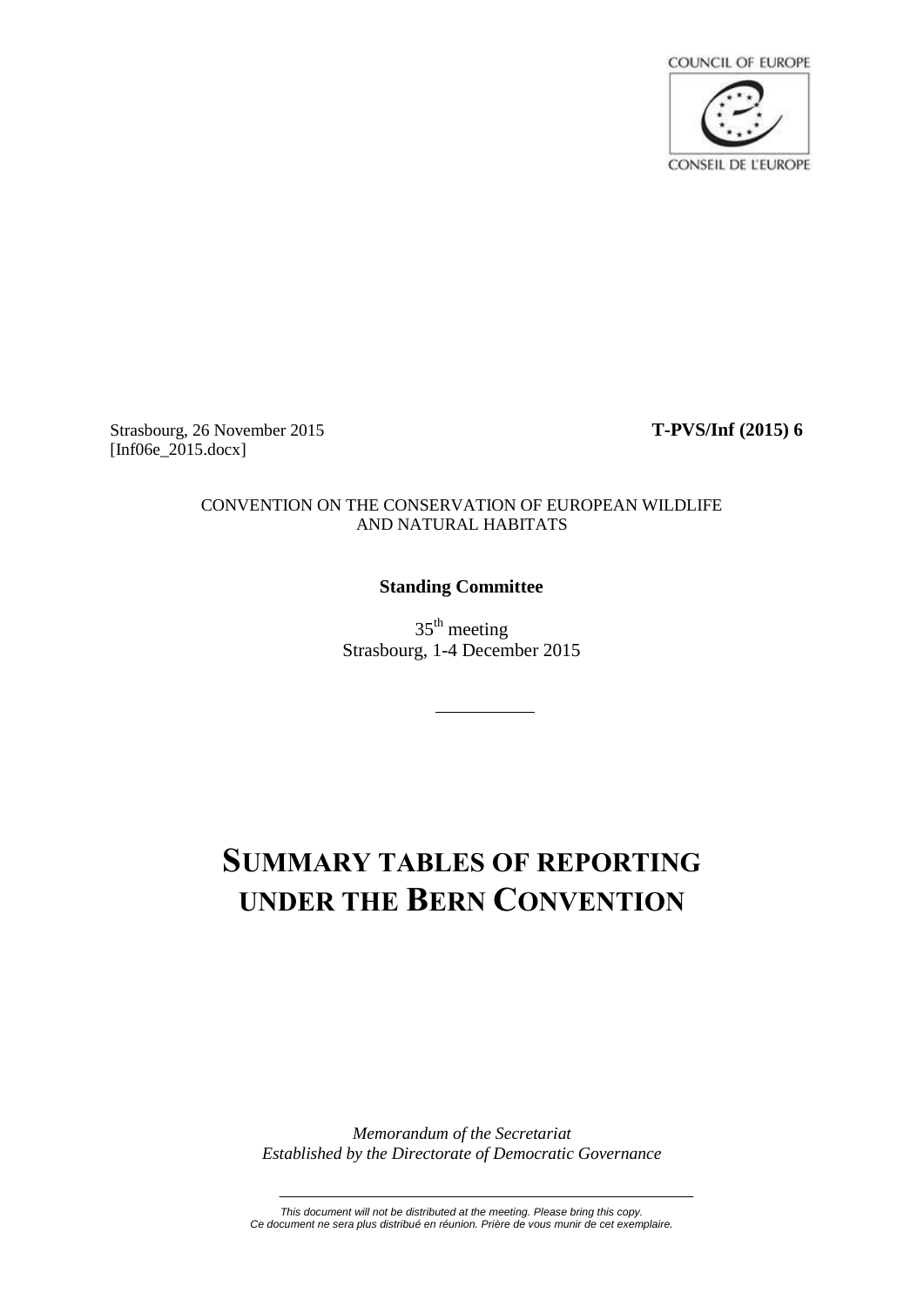#### **SUMMARY TABLES OF REPORTING UNDER THE BERN CONVENTION**

At its second meeting on  $9<sup>th</sup>$  September 2011 the Bureau examined the response of Contracting Parties to the reporting requests by the Secretariat.

The Bureau agreed that accurate – even though concise - reporting is essential for the effective monitoring of the implementation of the Bern Convention's provisions and recommendations. It therefore instructed the Secretariat to prepare a comparative table listing the reports received by the Parties.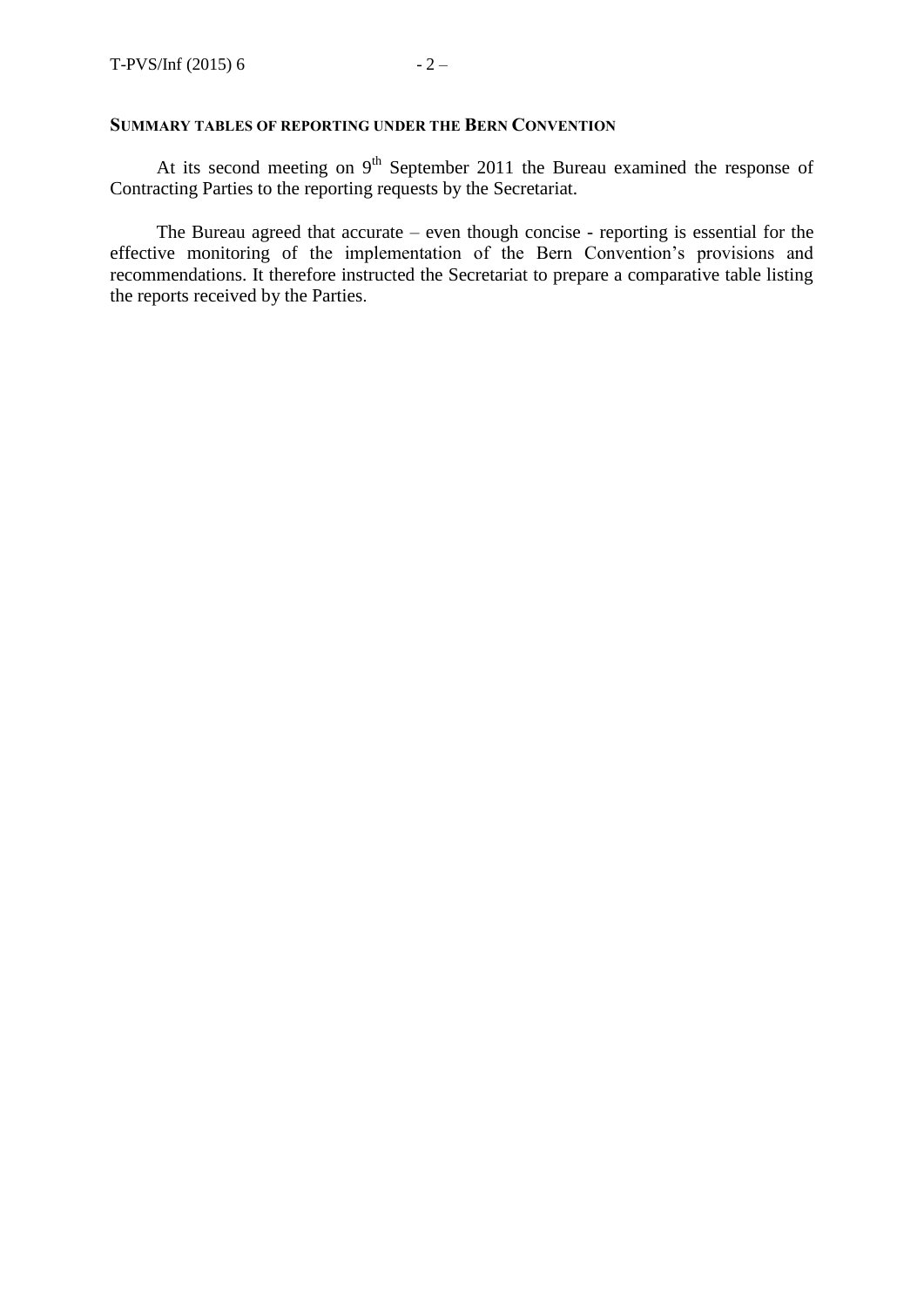## **ISSUES**

| Country                |                       |                       |                |                           |             |             |                  |
|------------------------|-----------------------|-----------------------|----------------|---------------------------|-------------|-------------|------------------|
|                        | Illegal killing       | <b>IAS</b>            | Amphibians     | Rec. 25                   | Rec. 95     | Rec. 98     | Rec. 169         |
|                        | of birds              |                       | & Reptiles     | (1991)                    | $(2002) -$  | $(2002) -$  | $(2013) -$       |
|                        | questionnaire         |                       |                |                           | Turkey only | Bulgaria    | France and       |
|                        |                       |                       |                |                           |             | only        | Switzerland only |
| Albania                | $\mathbf X$           |                       |                |                           |             |             |                  |
| Andorra                |                       |                       |                |                           |             |             |                  |
| Armenia                |                       | $\mathbf X$           | $\mathbf X$    | $\boldsymbol{\mathrm{X}}$ |             |             |                  |
| Austria                |                       | $\overline{\text{X}}$ | $\overline{X}$ |                           |             |             |                  |
| Azerbaijan             |                       | $\mathbf X$           |                |                           |             |             |                  |
| <b>Belarus</b>         |                       |                       |                |                           |             |             |                  |
| Belgium                |                       | X                     | $\mathbf X$    |                           |             |             |                  |
| Bosnia and Herzegovina |                       |                       |                |                           |             |             |                  |
| Bulgaria               |                       | $\mathbf X$           |                |                           |             | $\mathbf X$ |                  |
| <b>Burkina Faso</b>    |                       |                       |                |                           |             |             |                  |
| Croatia                | $\mathbf X$           | $\mathbf X$           | $\mathbf X$    | $\mathbf X$               |             |             |                  |
| Cyprus                 | $\overline{X}$        |                       |                | $\overline{X}$            |             |             |                  |
| <b>Czech Republic</b>  | $\overline{\text{X}}$ | $\mathbf X$           |                | $\overline{\mathbf{X}}$   |             |             |                  |
| Denmark                |                       |                       |                |                           |             |             |                  |
| Estonia                |                       | X                     | X              |                           |             |             |                  |
| European Union         |                       |                       |                |                           |             |             |                  |
| Finland                |                       |                       |                |                           |             |             |                  |
| France                 | $\mathbf X$           |                       | X              | X                         |             |             | $\mathbf X$      |
| Georgia                | $\mathbf X$           |                       |                |                           |             |             |                  |
| Germany                |                       |                       |                |                           |             |             |                  |
| Greece                 |                       |                       |                |                           |             |             |                  |
| Hungary                | $\mathbf X$           |                       |                |                           |             |             |                  |
| Iceland                |                       |                       |                |                           |             |             |                  |
| Ireland                |                       |                       |                |                           |             |             |                  |
| Italy                  | $\mathbf X$           | X                     | $\mathbf X$    |                           |             |             |                  |

 $\blacksquare$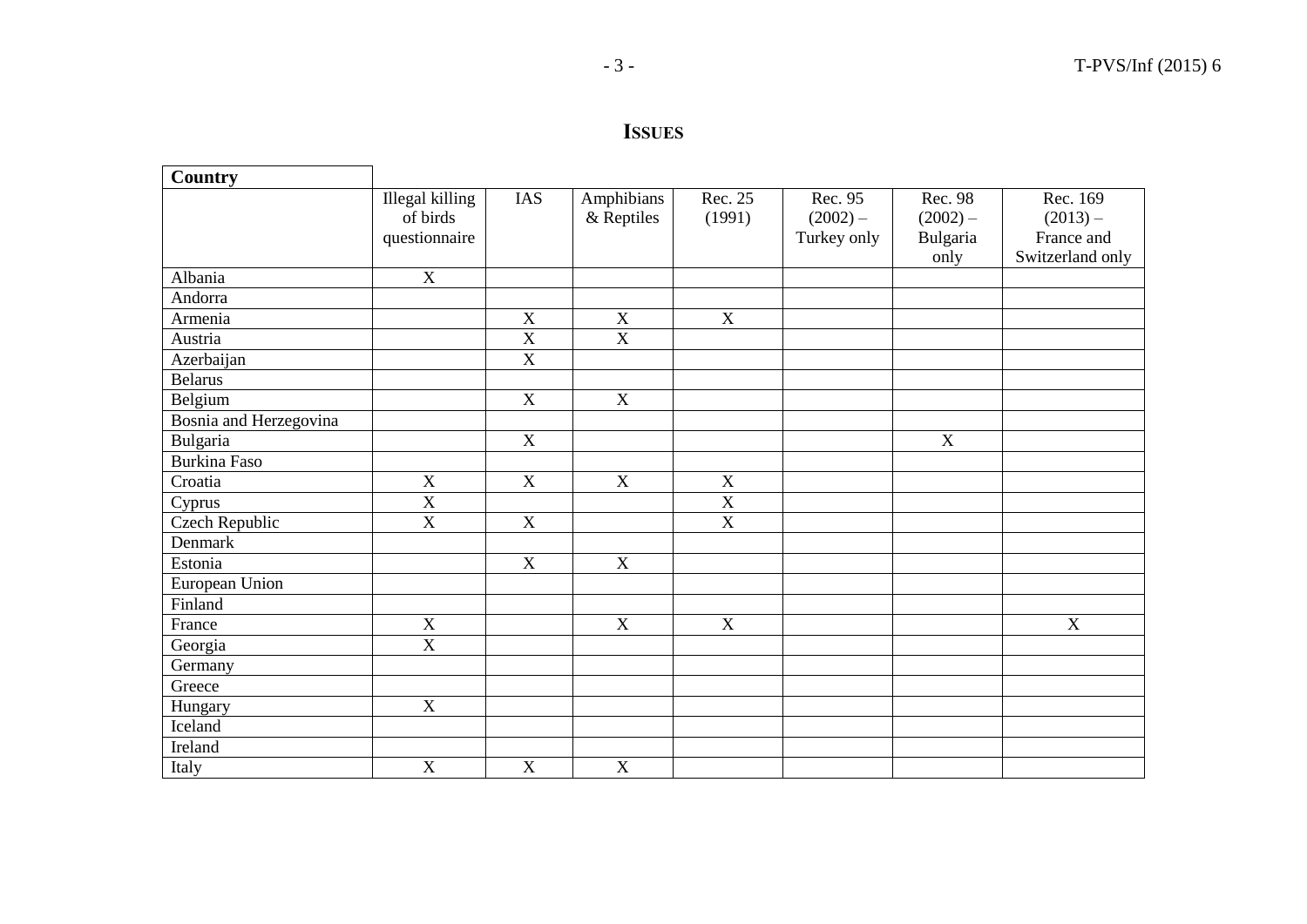| <b>Country</b>         |                             |                         |                          |                         |                                  |                                        |                                                          |
|------------------------|-----------------------------|-------------------------|--------------------------|-------------------------|----------------------------------|----------------------------------------|----------------------------------------------------------|
|                        | Illegal killing<br>of birds | <b>IAS</b>              | Amphibians<br>& Reptiles | Rec. 25<br>(1991)       | Rec. 95<br>(2002)<br>Turkey only | Rec. 98<br>$(2002) -$<br>Bulgaria only | Rec. 169<br>$(2013) -$<br>France and<br>Switzerland only |
| Latvia                 |                             |                         | $\mathbf X$              |                         |                                  |                                        |                                                          |
| Liechtenstein          |                             | $\overline{X}$          | $\overline{\text{X}}$    | $\overline{X}$          |                                  |                                        |                                                          |
| Lithuania              |                             |                         |                          |                         |                                  |                                        |                                                          |
| Luxembourg             |                             |                         |                          |                         |                                  |                                        |                                                          |
| Malta                  | $\mathbf X$                 | $\mathbf X$             | $\mathbf X$              | $\mathbf X$             |                                  |                                        |                                                          |
| Republic of Moldova    |                             | $\overline{X}$          |                          | $\overline{\mathbf{X}}$ |                                  |                                        |                                                          |
| Monaco                 |                             |                         | $\mathbf X$              |                         |                                  |                                        |                                                          |
| Montenegro             |                             |                         |                          |                         |                                  |                                        |                                                          |
| Morocco                |                             |                         |                          |                         |                                  |                                        |                                                          |
| Netherlands            |                             |                         | X                        | $\mathbf X$             |                                  |                                        |                                                          |
| Norway                 |                             | $\mathbf X$             |                          | $\overline{\text{X}}$   |                                  |                                        |                                                          |
| Poland                 | $\overline{X}$              | $\overline{\mathbf{X}}$ | $\overline{X}$           | $\overline{\text{X}}$   |                                  |                                        |                                                          |
| Portugal               | $\overline{X}$              | $\overline{\textbf{X}}$ |                          |                         |                                  |                                        |                                                          |
| Romania                | $\overline{X}$              |                         |                          |                         |                                  |                                        |                                                          |
| Senegal                |                             |                         |                          |                         |                                  |                                        |                                                          |
| Serbia                 |                             | $\mathbf X$             |                          | $\mathbf X$             |                                  |                                        |                                                          |
| Slovak Republic        | $\mathbf X$                 |                         | $\mathbf X$              | $\overline{\text{X}}$   |                                  |                                        |                                                          |
| Slovenia               |                             | $\mathbf X$             |                          |                         |                                  |                                        |                                                          |
| Spain                  |                             | $\overline{\textbf{X}}$ |                          |                         |                                  |                                        |                                                          |
| Sweden                 |                             | $\overline{\mathbf{X}}$ |                          | $\overline{X}$          |                                  |                                        |                                                          |
| Switzerland            |                             | $\overline{X}$          |                          |                         |                                  |                                        | $\mathbf X$                                              |
| "The former Yugoslav   | $\overline{X}$              |                         | $\overline{X}$           |                         |                                  |                                        |                                                          |
| Republic of Macedonia" |                             |                         |                          |                         |                                  |                                        |                                                          |
| Tunisia                |                             |                         |                          |                         |                                  |                                        |                                                          |
| Turkey                 | $\mathbf X$                 |                         |                          |                         | $\mathbf X$                      |                                        |                                                          |
| Ukraine                |                             | $\mathbf X$             | $\mathbf X$              |                         |                                  |                                        |                                                          |
| <b>United Kingdom</b>  |                             |                         |                          |                         |                                  |                                        |                                                          |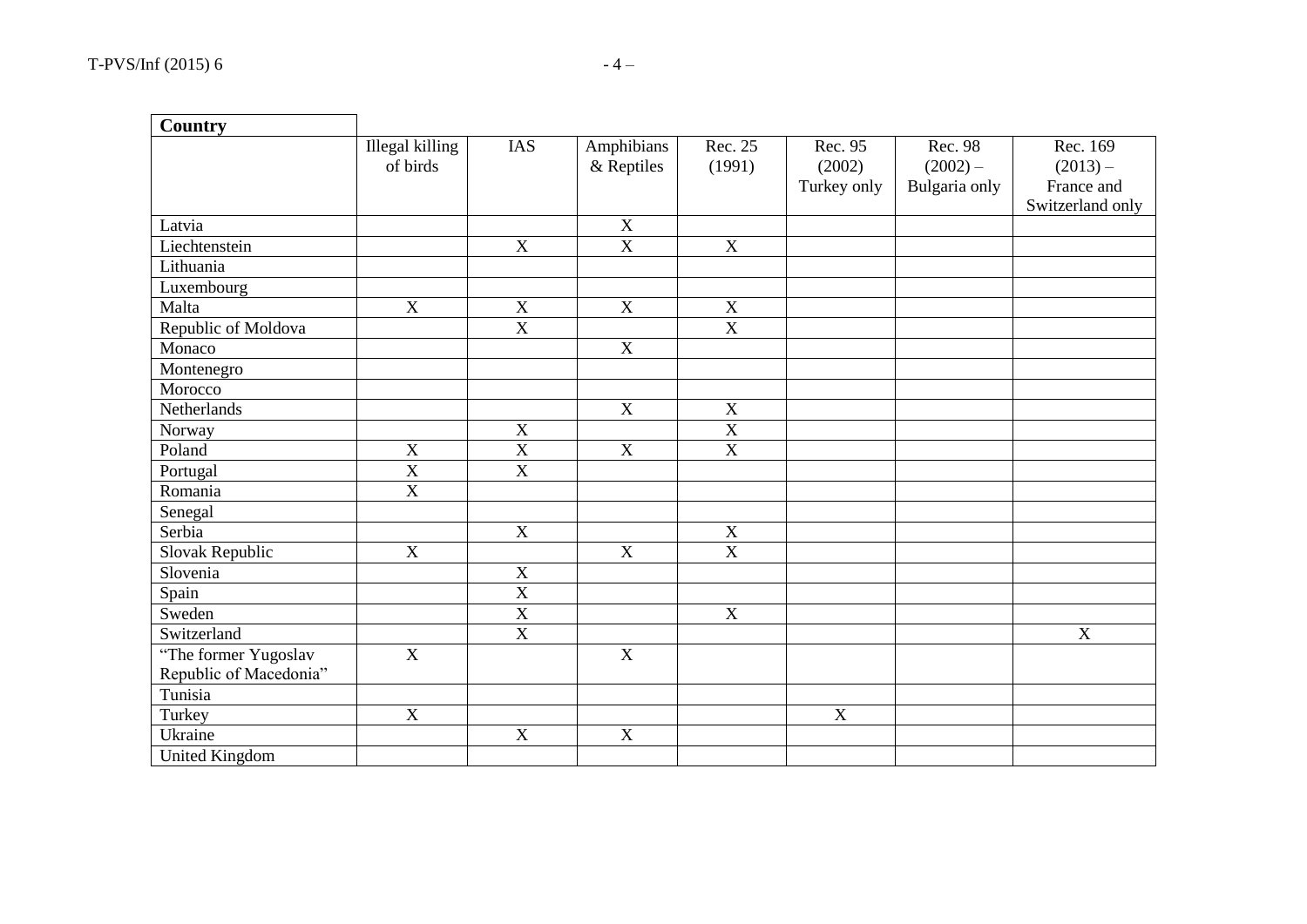### **COMPLAINTS**

| Country     | <b>Complaints</b>                                                                    | $\overline{1}^{\text{st}}$ report | $2nd$ report | <b>SC</b> report |
|-------------|--------------------------------------------------------------------------------------|-----------------------------------|--------------|------------------|
|             | <b>OPEN FILES</b>                                                                    |                                   |              |                  |
|             | Ukraine: Proposed navigable waterway in the Bystroe Estuary<br>(Danube delta)        |                                   |              |                  |
| Ukraine     |                                                                                      | X                                 | X            |                  |
| Moldova     |                                                                                      | N/A                               | N/A          | N/A              |
| Romania     |                                                                                      | X                                 | N/A          | N/A              |
|             | <b>Akamas Peninsula</b>                                                              |                                   |              |                  |
| Cyprus      |                                                                                      | N/A                               | X            |                  |
| Complainant |                                                                                      |                                   | X            | X                |
| EU          |                                                                                      | N/A                               | X            |                  |
|             | Bulgaria: Wind farms in Balchik and Kaliakra - Via Pontica                           |                                   |              |                  |
| Bulgaria    |                                                                                      | X                                 | X            | X                |
| Complainant |                                                                                      | N/A                               | X            | X                |
| EU          |                                                                                      | N/A                               | X            |                  |
|             | Italy: Eradication and trade of the American Grey squirrel<br>(Sciurus carolinensis) |                                   |              |                  |
| Italy       |                                                                                      | N/A                               | X            | X                |
|             |                                                                                      |                                   |              |                  |

|             | Threats to marine turtles in Thines Kiparissias |     |    |
|-------------|-------------------------------------------------|-----|----|
| Greece      |                                                 | N/A | N/ |
| Complainant |                                                 | N/A |    |
| EU          |                                                 | N/A |    |
|             |                                                 |     |    |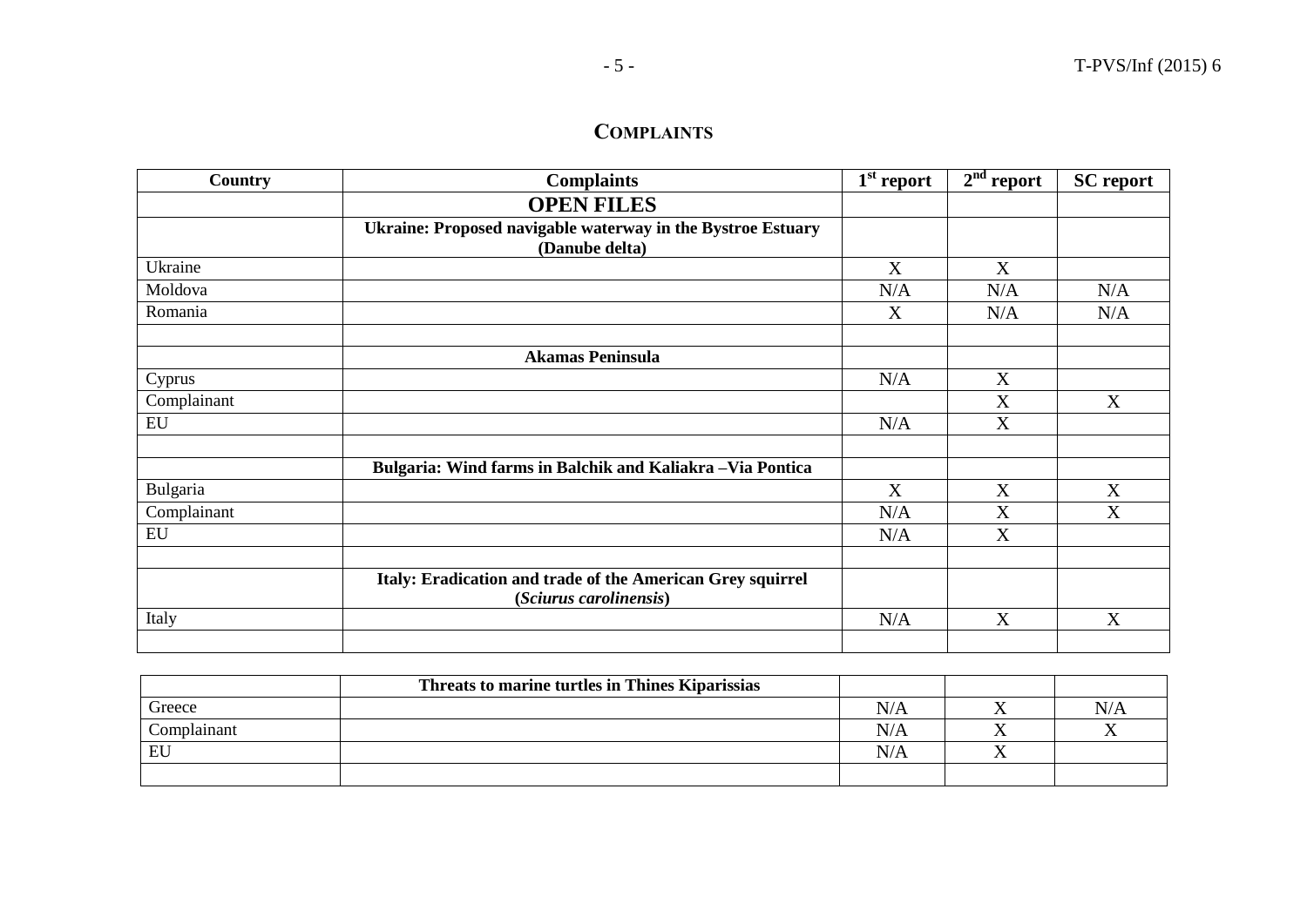|                      | Presumed degradation of nesting beaches in Fethiye and Patara<br><b>SPAs (Turkey)</b>                                            |     |     |         |
|----------------------|----------------------------------------------------------------------------------------------------------------------------------|-----|-----|---------|
| Turkey               |                                                                                                                                  | X   | X   | X       |
| Complainant          |                                                                                                                                  | X   | X   | $\rm X$ |
| Expert               |                                                                                                                                  | N/A | N/A |         |
|                      |                                                                                                                                  |     |     |         |
|                      | Hydropower development within the territory of the Mavrovo<br><b>National Park ("the former Yugoslav Republic of Macedonia")</b> |     |     |         |
| National authorities |                                                                                                                                  | N/A | N/A |         |
| Complainant          |                                                                                                                                  | X   | X   | X       |
| Expert               |                                                                                                                                  | N/A |     | X       |
|                      |                                                                                                                                  |     |     |         |

|             | <b>POSSIBLE FILES</b>                                          |              |              |                  |
|-------------|----------------------------------------------------------------|--------------|--------------|------------------|
| Country     |                                                                | $1st$ report | $2nd$ report | <b>SC</b> report |
|             | Mediation - Presumed impact of the construction of an Overhead |              |              |                  |
|             | Power Line in an environmentally sensitive area in the         |              |              |                  |
|             | Lithuanian-Polish border                                       |              |              |                  |
| Lithuania   |                                                                | N/A          | N/A          | N/A              |
| Complainant |                                                                | N/A          | N/A          | X                |
| Mediator    |                                                                | N/A          |              | X                |
|             |                                                                |              |              |                  |
|             | Turkey: threat to the Mediterranean Monk Seal                  |              |              |                  |
| Turkey      |                                                                | X            | X            | X                |
| Complainant |                                                                | N/A          | N/A          | N/A              |
|             | <b>Poland: Possible spread of the American Mink</b>            |              |              |                  |
| Poland      |                                                                | N/A          | N/A          | X                |
| EU          |                                                                | N/A          | N/A          |                  |
|             |                                                                |              |              |                  |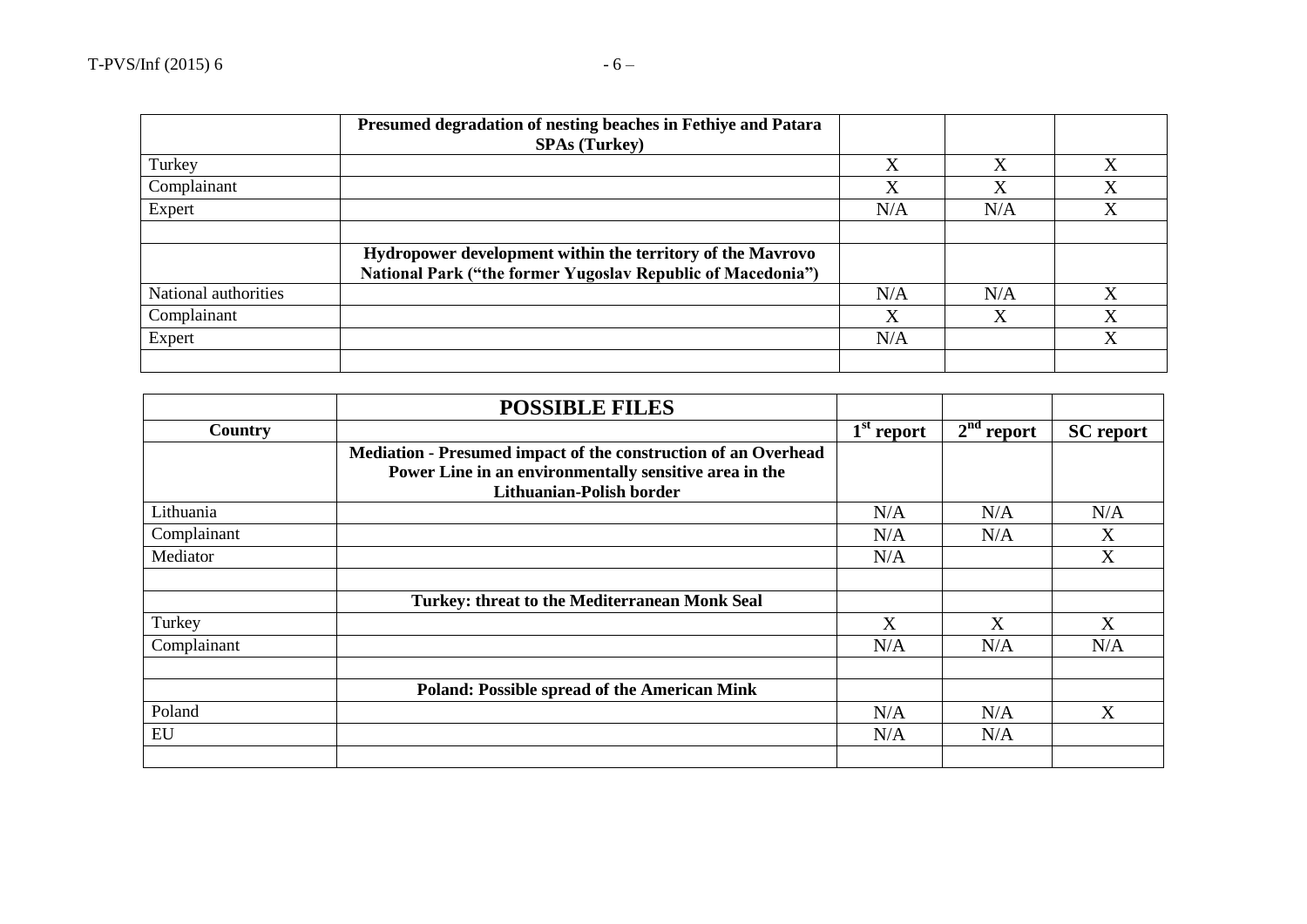## **BIENNIAL REPORTS / GENERAL REPORTS**

|                                                   | <b>Biennial Reports</b> |           |           | <b>General Reports</b> |
|---------------------------------------------------|-------------------------|-----------|-----------|------------------------|
| <b>MEMBER STATES / ÉTATS MEMBRES</b>              | 2009-2010               | 2011-2012 | 2013-2014 | $2005 - 2008$          |
| ALBANIA / ALBANIE                                 | Yes / Oui               |           |           |                        |
| <b>ANDORRA / ANDORRE</b>                          |                         |           |           | Yes / Oui              |
| <b>ARMENIA / ARMENIE</b>                          | Yes / Oui               | Yes / Oui | Yes / Oui |                        |
| <b>AUSTRIA / AUTRICHE</b>                         | Yes / Oui               | Yes / Oui | Yes / Oui |                        |
| AZERBAIJAN / AZERBAÏDJAN                          |                         |           |           | Yes / Oui              |
| <b>BELARUS / BELARUS</b>                          |                         | Yes / Oui | Yes / Oui |                        |
| BELGIUM WALLONIA / BELGIQUE WALLONIE              | Yes / Oui               | Yes / Oui | Yes / Oui |                        |
| BELGIUM FLEMISH REGION /<br><b>BELGIQUE</b>       | Yes / Oui               | Yes / Oui | Yes / Oui |                        |
| <b>REGION FLAMANDE</b>                            |                         |           |           |                        |
| <b>BOSNIA AND HERZEGOVINA</b>                     |                         |           |           |                        |
| <b>BULGARIA / BULGARIE</b>                        |                         |           |           |                        |
| <b>CROATIA / CROATIE</b>                          |                         |           |           |                        |
| <b>CYPRUS / CHYPRE</b>                            | Yes / Oui               | Yes / Oui | Yes / Oui |                        |
| <b>CZECH REP. / RÉP. TCHÈQUE</b>                  | Yes / Oui               | Yes / Oui | Yes / Oui |                        |
| <b>DENMARK / DANEMARK</b>                         | Yes / Oui               | Yes / Oui |           |                        |
| <b>ESTONIA / ESTONIE</b>                          | Yes / Oui               | Yes / Oui | Yes / Oui |                        |
| FINLAND / FINLANDE                                |                         |           | Yes / Oui |                        |
| <b>FRANCE / FRANCE</b>                            | Yes / Oui               | Yes / Oui | Yes / Oui |                        |
| <b>GEORGIA / GEORGIE</b>                          |                         |           | Yes / Oui |                        |
| <b>GERMANY / ALLEMAGNE</b>                        |                         |           |           |                        |
| <b>GREECE / GRÈCE</b>                             |                         |           |           |                        |
| <b>HUNGARY / HONGRIE</b>                          |                         | Yes / Oui | Yes / Oui |                        |
| <b>ICELAND /ISLANDE</b>                           | Yes / Oui               |           |           |                        |
| <b>IRELAND / IRLANDE</b><br><b>ITALY / ITALIE</b> | Yes / Oui               |           |           | Yes / Oui              |
| <b>LATVIA / LETTONIE</b>                          | Yes / Oui               | Yes / Oui |           |                        |
| <b>LIECHTENSTEIN / LIECHTENSTEIN</b>              | Yes / Oui               | Yes / Oui | Yes / Oui |                        |
| LITHUANIA / LITUANIE                              | Yes / Oui               | Yes / Oui | Yes / Oui |                        |
| LUXEMBOURG / LUXEMBOURG                           |                         |           |           |                        |
| <b>MALTA / MALTE</b>                              | Yes / Oui               | Yes / Oui |           |                        |